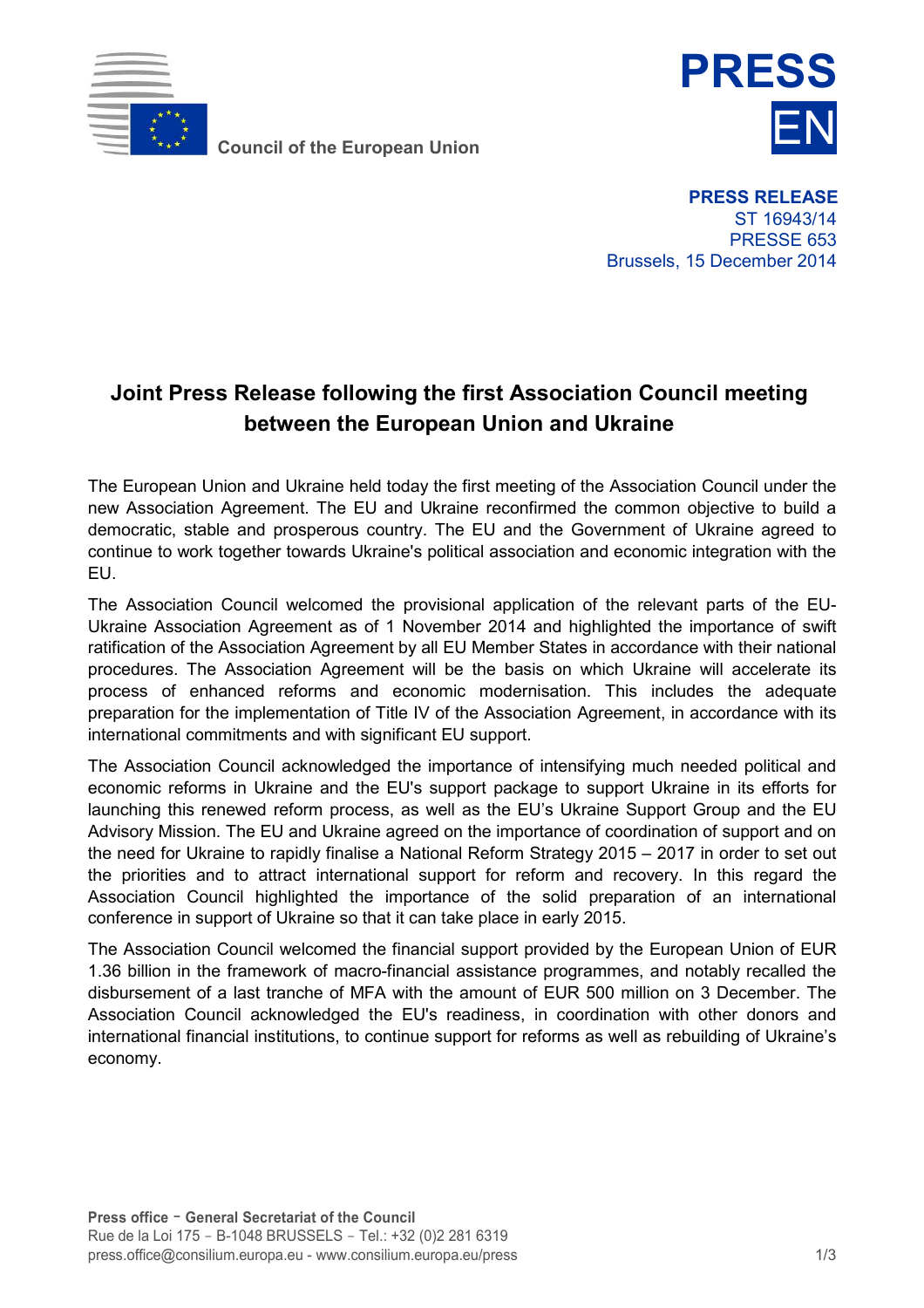The EU and Ukraine condemned the illegal annexation of Crimea by the Russian Federation, which they will not recognise, and the continued presence and infiltration of illegal forces, mercenaries, weapons and military equipment originating from the territory of the Russian Federation. The EU and Ukraine agreed that the Minsk Protocol and Memorandum need to be implemented in full scope and without further delay, as a step towards a sustainable political solution of the conflict, which needs to be based on the respect for Ukraine's independence, sovereignty and territorial integrity.

The Association Council welcomed the humanitarian assistance provided by the EU aiming at supporting the most vulnerable populations affected by the conflict. The Association Council also welcomed the provision of material assistance and the deployment of EU experts through the EU Civil Protection Mechanism on Ukraine to advise Ukrainian authorities on the management of Internally Displaced Persons (IDPs) and on emergency management, and stressed importance of continuing cooperation in this regard.

The Association Council reconfirmed the commitment to the shared objective of visa-free travel in due course provided that conditions for well-managed and secure mobility set out in the Visa Liberalisation Action Plan are in place. It welcomed that Ukraine has fulfilled all the benchmarks under the first phase of the Visa Liberalisation Action Plan. It took positive note that the assessment of the benchmarks under the second phase has been launched and encouraged full and effective implementation of all benchmarks.

The Association Council underlined the importance of cooperation in the field of energy between Ukraine and the European Union in order to ensure energy security of Ukraine and the European continent as a whole. The Association Council welcomed the trilateral Ukraine – EU – Russian Federation protocol on gas supplies from Russia to Ukraine for the coming winter, and noted the implementation by all sides of the agreed arrangement. These arrangements will be an important step towards ensuring long term uninterrupted energy supply to Ukraine and Europe. It agreed to continue close monitoring of the situation. The Association Council expressed its readiness to continue cooperation between Ukraine and the EU on urgent energy sector reforms in Ukraine, on the joint modernisation and operation of the Ukrainian gas transportation system and storages and on securing gas supplies from Europe to Ukraine.

The Association Council welcomed the signing today of the agreement between Ukraine and EBRD to finance the reconstruction, repair and technical upgrading of Urengoy - Pomary - Uzhgorod gas pipeline. This complements the agreement signed on 1 December 2014 between Ukraine and the EIB and, together with the recently launched European Commission-World Bank Trust Fund on the reform of Naftogas, is a very significant step forward in ensuring that the Ukrainian gas transmission system remains a reliable gas transportation route.

The Association Council welcomed Ukraine's intention to join the EU Programme for the Competitiveness of Enterprises and Small and Medium-sized Enterprises "COSME" and confirmed readiness of the EU and Ukraine to sign in the nearest future the agreement on associate participation of Ukraine in the EU Programme on Research and Innovation "Horizon 2020". The Association Council also underlined the wish of Ukraine to join the Research and Training Programme of the Euratom (2014-2018) complementing "Horizon 2020" and to start the relevant negotiations as soon as possible.

The Association Council underlined the importance of signing the Common Aviation Area Agreement between Ukraine and the EU at the earliest possible date in 2015. The Association Council stressed that its implementation is envisaged by the Ukraine - EU Association Agreement and is an important part of the EU-Ukraine transport agenda. The Council also reaffirmed the importance of integration of Ukraine's transport network into the EU TEN-T transport network.